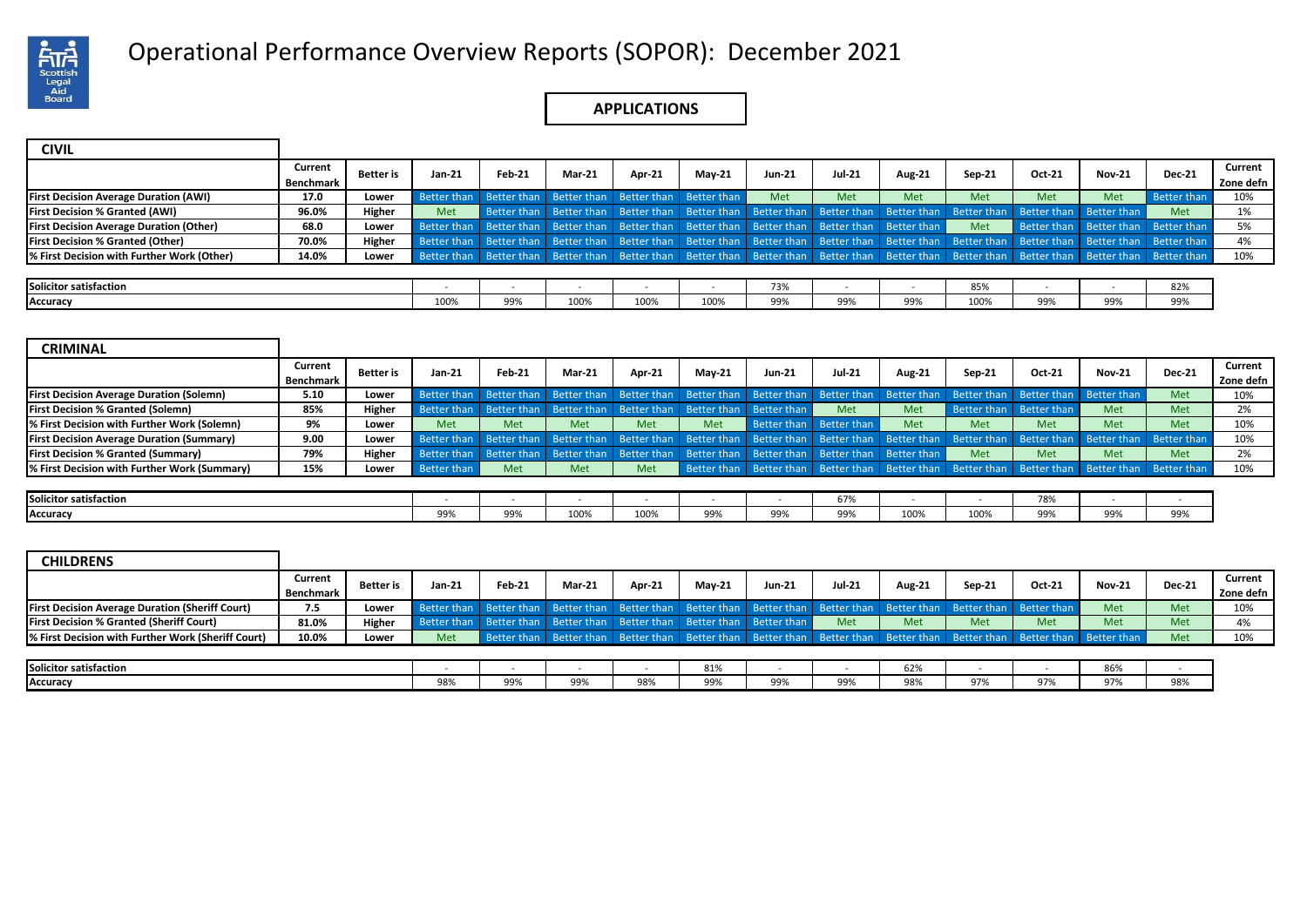

# Operational Performance Overview Reports (SOPOR): December 2021 .

## **ACCOUNTS**

| <b>CIVIL</b>                                        |           |                  |        |                         |                                                                         |               |               |               |                                     |               |                                                                                                                                                                         |                         |               |               |           |
|-----------------------------------------------------|-----------|------------------|--------|-------------------------|-------------------------------------------------------------------------|---------------|---------------|---------------|-------------------------------------|---------------|-------------------------------------------------------------------------------------------------------------------------------------------------------------------------|-------------------------|---------------|---------------|-----------|
|                                                     | Current   | <b>Better</b> is | Jan-21 | Feb-21                  | <b>Mar-21</b>                                                           | <b>Apr-21</b> |               | <b>Jun-21</b> | <b>Jul-21</b>                       |               |                                                                                                                                                                         | Oct-21                  | <b>Nov-21</b> | <b>Dec-21</b> | Current   |
|                                                     | Benchmark |                  |        |                         |                                                                         |               | <b>May-21</b> |               |                                     | <b>Aug-21</b> | Sep-21                                                                                                                                                                  |                         |               |               | Zone defn |
| Average Calendar days to bank:                      |           |                  |        |                         |                                                                         |               |               |               |                                     |               |                                                                                                                                                                         |                         |               |               |           |
| Civil A&A & ABWOR                                   | 19.0      | Lower            |        |                         | Better than Better than Better than Better than Better than Better than |               |               |               | Met                                 | Met           |                                                                                                                                                                         | Worse than   Worse than | Worse than    | Worse than    | 10%       |
| Civil legal aid                                     | 23.0      | Lower            | Met    | Met                     | Better than Better than                                                 |               | <b>Met</b>    | Met           | Met                                 | Met           |                                                                                                                                                                         | Worse than Worse than   | Worse than    | Worse than    | 10%       |
| Negotiations                                        | 42.0      | Lower            |        |                         |                                                                         |               |               |               |                                     |               | Better than Better than Better than Better than Better than Better than Better than Better than Better than Better than Better than Better than Better than Better than |                         |               |               | 10%       |
| Initial Assessments % paid in full                  | 67.5%     | Higher           |        |                         |                                                                         |               |               |               |                                     |               | Better than Better than Better than Better than Better than Better than Better than Better than Better than Better than Better than Better than Better than             |                         |               |               | 5%        |
| <b>Ratio of Negotiations to Initial Assessments</b> | 14.1%     | Lower            |        | Better than Better than | Met                                                                     | Met           | <b>Met</b>    |               | Better than Better than Better than |               | Met                                                                                                                                                                     | Met                     | Met           | <b>Met</b>    | 10%       |
|                                                     |           |                  |        |                         |                                                                         |               |               |               |                                     |               |                                                                                                                                                                         |                         |               |               |           |
| Solicitor satisfaction                              |           |                  |        |                         |                                                                         |               |               | 57%           |                                     |               | 73%                                                                                                                                                                     |                         |               | 63%           |           |
| Accuracy                                            |           |                  | 97%    | 98%                     | 97%                                                                     | 98%           | 97%           | 99%           | 98%                                 | 97%           | 97%                                                                                                                                                                     | 98%                     | 98%           | 98%           |           |

| <b>CRIMINAL</b>                                     |                      |           |                                                                                                                                                             |            |                                                                         |        |            |               |               |               |                                                                                                                                                 |            |               |               |                      |
|-----------------------------------------------------|----------------------|-----------|-------------------------------------------------------------------------------------------------------------------------------------------------------------|------------|-------------------------------------------------------------------------|--------|------------|---------------|---------------|---------------|-------------------------------------------------------------------------------------------------------------------------------------------------|------------|---------------|---------------|----------------------|
|                                                     | Current<br>Benchmark | Better is | Jan-21                                                                                                                                                      | Feb-21     | <b>Mar-21</b>                                                           | Apr-21 | $M$ ay-21  | <b>Jun-21</b> | <b>Jul-21</b> | <b>Aug-21</b> | Sep-21                                                                                                                                          | Oct-21     | <b>Nov-21</b> | <b>Dec-21</b> | Current<br>Zone defn |
| <b>Average Calendar days to bank:</b>               |                      |           |                                                                                                                                                             |            |                                                                         |        |            |               |               |               |                                                                                                                                                 |            |               |               |                      |
| Criminal A&A                                        | 9.0                  | Lower     | Better than Better than Better than Better than Better than Better than Better than Better than Better than Better than Better than Better than Better than |            |                                                                         |        |            |               |               |               |                                                                                                                                                 |            |               |               | 10%                  |
| Criminal ABWOR Automatic                            | 6.2                  | Lower     | Met                                                                                                                                                         | Met        | Met                                                                     | Met    | Met        | Met           | Met           | Met           | Met                                                                                                                                             | Met        | Met           | Met           | 5%                   |
| Criminal ABWOR Non-automatic                        | 12.3                 | Lower     | <b>Better than</b>                                                                                                                                          |            |                                                                         |        |            |               |               |               | Better than Better than Better than Better than Better than Better than Better than Better than Better than Better than Better than             |            |               |               | 10%                  |
| Criminal Automatic                                  | 6.4                  | Lower     | Met                                                                                                                                                         | <b>Met</b> | Met                                                                     | Met    | <b>Met</b> | Met           | Met           |               | Better than Better than Better than Better than                                                                                                 |            |               | Met           | 5%                   |
| <b>Criminal Non-automatic</b>                       | 12.7                 | Lower     |                                                                                                                                                             |            |                                                                         |        |            |               |               |               | Better than Better than Better than Better than Better than Better than Better than Better than Better than Better than Better than Better than |            |               |               | 10%                  |
| Solemn                                              | 18.1                 | Lower     |                                                                                                                                                             |            | Better than Better than Better than Better than Better than Better than |        |            |               | Met           | Met           | <b>Met</b>                                                                                                                                      | Worse than | Met           | Met           | 10%                  |
| <b>Negotiations</b>                                 | 32.5                 | Lower     | Met                                                                                                                                                         |            | Worse than   Worse than   Worse than   Worse than                       |        |            | Met           |               |               | Better than Better than Better than Better than Better than Better than                                                                         |            |               |               | 10%                  |
| Initial Assessments % paid in full                  | 93.0%                | Higher    | Met                                                                                                                                                         | Met        | Met                                                                     | Met    | <b>Met</b> | Met           | Met           | Met           | Met                                                                                                                                             | <b>Met</b> | Met           | Met           | 5%                   |
| <b>Ratio of Negotiations to Initial Assessments</b> | 4.5%                 | Lower     | Better than Better than                                                                                                                                     |            | Met                                                                     | Met    | <b>Met</b> |               |               |               | Better than Better than Better than Better than Better than Better than Better than                                                             |            |               |               | 10%                  |

| <b>Solicitor satisfaction</b> |            |     |      |      |      |      | $\sim$<br>43% |     |     | 710/<br>7 T / C |     |                             |
|-------------------------------|------------|-----|------|------|------|------|---------------|-----|-----|-----------------|-----|-----------------------------|
| <b>Accuracy</b>               | 000<br>997 | 99% | 100% | 100% | 100% | 100% | 100%          | 99% | 99% | 99%             | 99% | $\sim$ $\sim$ $\sim$<br>997 |

| <b>CHILDRENS</b>                                    |                             |           |        |               |                                                                     |        |          |               |          |               |                                                                                                                                                                         |        |               |               |                      |
|-----------------------------------------------------|-----------------------------|-----------|--------|---------------|---------------------------------------------------------------------|--------|----------|---------------|----------|---------------|-------------------------------------------------------------------------------------------------------------------------------------------------------------------------|--------|---------------|---------------|----------------------|
|                                                     | Current<br><b>Benchmark</b> | Better is | Jan-21 | <b>Feb-21</b> | $Mar-21$                                                            | Apr-21 | $Mav-21$ | <b>Jun-21</b> | $Jul-21$ | <b>Aug-21</b> | Sep-21                                                                                                                                                                  | Oct-21 | <b>Nov-21</b> | <b>Dec-21</b> | Current<br>Zone defn |
| Average Calendar days to bank:                      |                             |           |        |               |                                                                     |        |          |               |          |               |                                                                                                                                                                         |        |               |               |                      |
| Childrens A&A & ABWOR                               | 17.0                        | Lower     |        |               | Better than Better than Better than                                 | Met    | Met      |               |          |               | Better than Better than Better than Better than Better than Better than Better than                                                                                     |        |               |               | 10%                  |
| Childrens legal aid                                 | 20.0                        | Lower     |        |               |                                                                     |        |          |               |          |               | Better than Better than Better than Better than Better than Better than Better than Better than Better than Better than Better than Better than Better than             |        |               |               | 10%                  |
| Negotiations                                        | 29.0                        | Lower     |        |               | Better than Worse than Worse than Worse than Better than Worse than |        |          |               | Met      | <b>Met</b>    | Better than Better than                                                                                                                                                 |        | Met           | Met           | 7.5%                 |
| Initial Assessments % paid in full                  | 41.0%                       | Higher    |        |               |                                                                     |        |          |               |          |               | Better than Better than Better than Better than Better than Better than Better than Better than Better than Better than Better than Better than Better than             |        |               |               | 5%                   |
| <b>Ratio of Negotiations to Initial Assessments</b> | 35.0%                       | Lower     |        |               |                                                                     |        |          |               |          |               | Better than Better than Better than Better than Better than Better than Better than Better than Better than Better than Better than Better than Better than Better than |        |               |               | 10%                  |
|                                                     |                             |           |        |               |                                                                     |        |          |               |          |               |                                                                                                                                                                         |        |               |               |                      |
| Solicitor satisfaction                              |                             |           |        |               |                                                                     |        | 77%      |               |          | 56%           |                                                                                                                                                                         |        | 71%           |               |                      |
| Accuracy                                            |                             |           | 97%    | 96%           | 98%                                                                 | 98%    | 98%      | 99%           | 100%     | 100%          | 99%                                                                                                                                                                     | 98%    | 97%           | 97%           |                      |